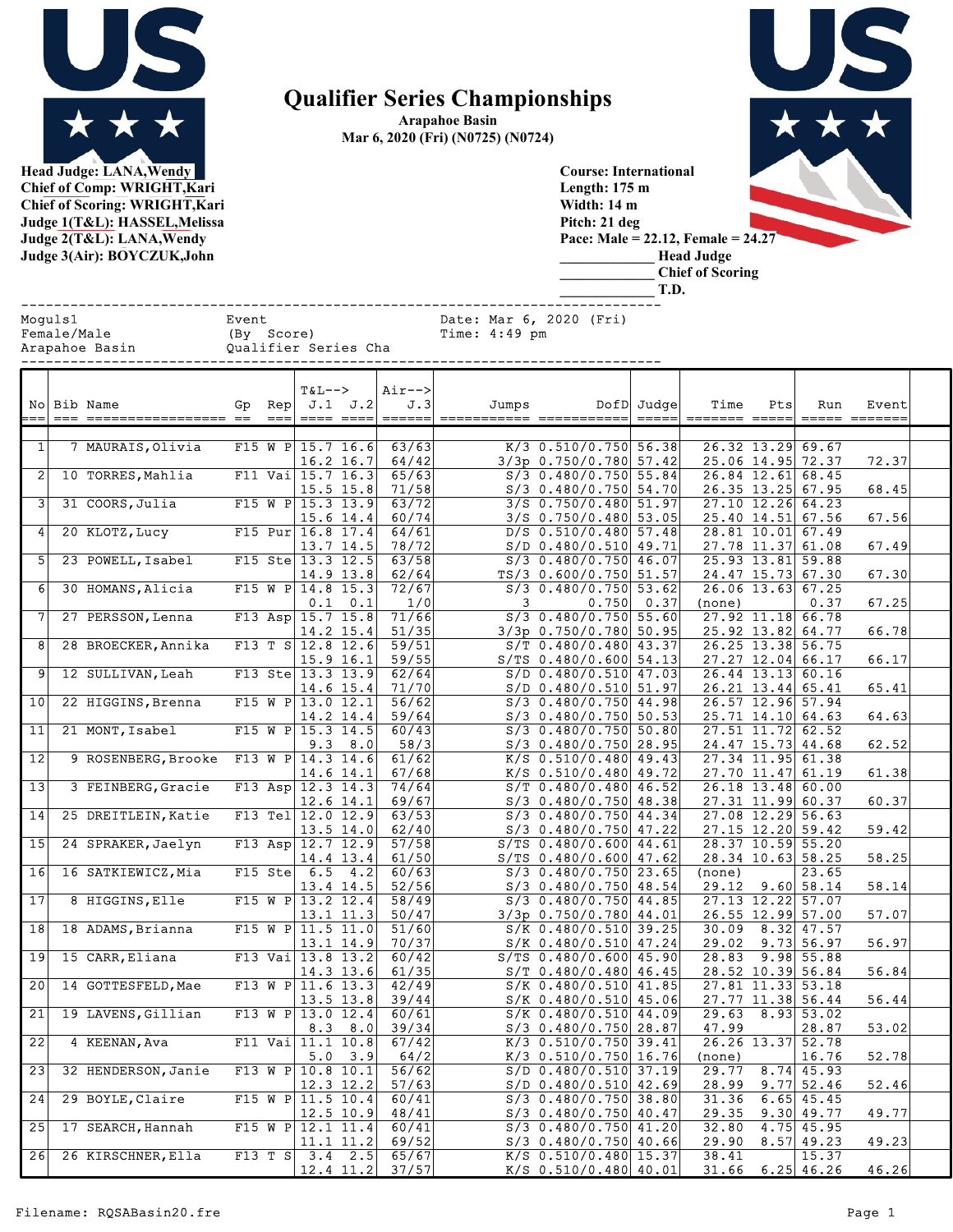Arapahoe Basin Qualifier Series Cha

Moguls1 Event Date: Mar 6, 2020 (Fri) Female/Male (By Score) Time: 4:49 pm

| 27<br>13 HUTCHEN, Taylor<br>$F13$ W P $8.9$ 10.3<br>47/59<br>$S/K$ 0.480/0.510 34.05<br>30.14<br>$8.26$ 42.31<br>5.9<br>41/2<br>$K/3$ 0.510/0.750 20.84<br>52.95<br>42.31<br>6.5<br>20.84<br>28<br>2 MILLER, Morgan<br>$F15$ W P<br>8.2<br>43/42<br>29.12<br>$9.60$ 40.20<br>9.4<br>$S/K$ 0.480/0.510 30.60<br>40.20<br>8.7<br>8.1<br>44/41<br>$S/N$ 0.480/0.460 29.19<br>28.29 10.69 39.88<br>$\overline{29}$<br>1 CHAPDELAINE, Colet F11 Asp<br>5.5<br>5.8<br>11/41<br>N/S 0.460/0.480 19.41<br>39.49<br>19.41<br>35.94<br>10.0 10.7<br>50/52<br>37.19<br>35.94<br>$S/T$ 0.480/0.480 35.94<br>30<br>5 GUILLOT, Elle<br>$F13$ Vai dns<br>dns<br>dns<br>dns<br>dns<br>dns<br>dns<br>dns<br>dns<br>$3/3p$ 0.650/0.680 58.88<br>$\mathbf{1}$<br>45 HUFF, Porter<br>M13 W P 16.8 16.5<br>59/75<br>23.88 13.45 72.33<br>45/30<br>72.33<br>$9.3 \t 8.1$<br>3/3G 0.650/0.780 31.36<br>$31.63$ $2.24$ 33.60<br>$\mathbf{2}$<br>52/3<br>85 THOMAS, Corbett<br>M13 Pur 10.5 11.0<br>$TS/3$ 0.500/0.650 35.04<br>41.42<br>35.04<br>$15.7$ 16.8<br>51/82<br>$TS/3$ 0.500/0.650 56.63<br>22.34 15.68 72.31<br>72.31<br>$\vert$ 3<br>$M15 W P$ 2.8 1.1<br>12/0<br>3<br>$0.650$ 6.63<br>36.79<br>6.63<br>46 SMITH, Jack<br>71/62<br>$3/3p$ 0.650/0.680 59.07<br>24.22 12.96 72.03<br>72.03<br>16.8 16.7<br>61/47<br>$3/3p$ 0.650/0.680 52.30<br>$25.27$ 11.44 63.74<br>$\vert 4 \vert$<br>89 HOMANS, Jack<br>M13 W P 15.4 14.7<br>70.08<br>$16.3$ $16.0$<br>61/58<br>3/3G 0.650/0.780 56.93<br>24.09 13.15 70.08<br>$\vert 5 \vert$<br>M15 W P $15.7$ 15.0<br>48/39<br>$3/3p$ 0.650/0.680 51.82<br>24.68 12.29 64.11<br>55 BURROWS, Parker<br>66.58<br>62/56<br>15.0 14.6<br>$3/3p$ 0.650/0.680 52.23<br>23.26 14.35 66.58<br>49/58<br>-61<br>68 ORGELDINGER, Jon<br>M15 W P $15.8$ 15.9<br>$S/3$ 0.380/0.650 53.18<br>25.15 11.61 64.79<br>65.04<br>59/60<br>$TS/3$ 0.500/0.650 52.60<br>14.8 15.7<br>24.58 12.44 65.04<br>55/58<br>$3/3p$ 0.650/0.680 49.36<br>24.30 12.84 62.20<br>7<br>84 CONRAD, Mason<br>M15 W P $13.5$ 14.4<br>63.91<br>15.0 13.9<br>59/62<br>$3/3p$ 0.650/0.680 51.39<br>24.52 12.52 63.91<br>8 <sup>1</sup><br>72 SOULAKIS, Leo<br>M13 Vai 13.0 12.7<br>73/73<br>DD/TS 0.560/0.500 46.28<br>25.70 10.82 57.10<br>63.60<br>14.8 15.6<br>65/72<br>DD/TS 0.560/0.500 52.84<br>25.74 10.76 63.60<br>$\mathsf{9}$<br>71 FERREIRA, Munavo<br>M15 Los $15.2$ 14.6<br>62/80<br>TS/YK 0.500/0.560 52.28<br>25.66 10.87 63.15<br>63.15<br>14.3 14.8<br>69/51<br>XK/3 0.560/0.650 50.82<br>$26.51$ 9.64 60.46<br>49 WETZEL, Max<br>$\overline{M15 W P 12.2} 11.1$<br>49/31<br>$3/3p$ 0.650/0.680 40.23<br>23.90 13.42 53.65<br> 10 <br>61/55<br>62.88<br>15.3 13.6<br>$3/3p$ 0.650/0.680 51.05<br>25.00 11.83 62.88<br>11<br>41 COPE, Simon<br>64/48<br>$D/3$ 0.410/0.650 49.09<br>25.06 11.74 60.83<br>M13 Vai 14.6 14.3<br>60.83<br>62/34<br>$D/3$ 0.410/0.650 28.00<br>33.40<br>28.00<br>$8.0$ 7.5<br> 12 <br>65/58<br>26.31<br>9.93 60.79<br>48 DICKSON, Beckett<br>M11 Vai 14.3 14.8<br>XS/3 0.530/0.650 50.86<br>59/62<br>5.06 49.87<br>60.79<br>12.3 13.8<br>29.68<br>XS/D 0.530/0.410 44.81<br>13<br>70/3<br>$\overline{3.90}$ 33.39<br>81 HERNANDEZ, Logan<br>$M13$ W P 8.2 9.0<br>$TS/3$ 0.500/0.650 29.49<br>30.48<br>59.86<br>$5.78$ 59.86<br>15.4 16.1<br>73/49<br>$TS/3$ 0.500/0.650 54.08<br>29.18<br>14<br>57/64<br>78 KORBY, William<br>M15 W P $12.4$ 12.1<br>$3/3p$ 0.650/0.680 44.80<br>23.83 13.52 58.32<br>58.32<br>0.1<br>2/0<br>0.650<br>0.1<br>0.43<br>(none)<br>0.43<br>3<br> 15 <br>69/71<br>M13 T S 12.1 11.0<br>26.58<br>77 GRATTAN, Matthew<br>$3/X$ 0.650/0.410 42.04<br>$9.54$ 51.58<br>57.76<br>14.2 12.8<br>62/66<br>$3/3p$ 0.650/0.680 49.01<br>$27.13$ $8.75$ 57.76<br>16<br>74 THERON, Jack<br>M13 Asp 11.7 10.7<br>67/50<br>$S/3$ 0.380/0.650 39.39<br>23.93 13.38 52.77<br>13.2 11.7<br>57/42<br>24.29 12.86 57.48<br>57.48<br>$3/7$ 0.650/0.850 44.62<br>$\overline{17}$<br>62 MARTIN, Charlie<br>M13 W P $7.9$ 7.5<br>59/36<br>$31.10$ $3.00$ 30.68<br>$S/3$ 0.380/0.650 27.68<br>55.67<br>13.4 13.8<br>72/72<br>$S/3$ 0.380/0.650 48.21<br>28.02<br>7.46 55.67<br>61/57<br>18<br>76 DEAN, Taylor<br>M11 T S 13.3 13.0<br>$S/3$ 0.380/0.650 45.46<br>$28.52 \quad 6.74$ 52.20<br>61/52<br>$5.78$ 55.42<br>55.42<br>14.0 14.1<br>$3/3p$ 0.650/0.680 49.64<br>29.18<br>19<br>M13 Pur 10.7 10.9<br>60/45<br>22.42 15.56 55.37<br>52 KIRK, Balin<br>3/3G 0.650/0.780 39.81<br>67/2<br>55.37<br>$9.6$ 7.7<br>$3/7$ 0.650/0.850 30.47<br>30.47<br>(none)<br>$\overline{20}$<br>72/53<br>66 SCHELL, River<br>M13 Vai $ 12.3 12.5 $<br>$K/3$ 0.410/0.650 43.59<br>25.52 11.08 54.67<br>63/31<br>$K/3$ 0.410/0.650 26.19<br>$27.91$ $7.62$ 33.81<br>54.67<br>$7.1$ $7.3$<br>M13 W P 12.3 12.2<br>21<br>83 MONT, Van<br>40/64<br>$S/K$ 0.380/0.410 40.89<br>28.09 7.36 48.25<br>51/62<br>54.61<br>$13.3$ 14.1<br>$S/K$ 0.380/0.410 45.57<br>$26.93$ $9.04$ 54.61<br> 22 <br>62/48<br>$S/3$ 0.380/0.650 39.37<br>24.68 12.29 51.66<br>82 THERON, Sam<br>M11 Asp $ 11.2 11.4 $<br>$13.4$ 12.7<br>59/56<br>$3/3p$ 0.650/0.680 46.78<br>28.11 7.33 54.11<br>54.11<br>$D/S$ 0.410/0.380 47.72<br>$29.36$ $5.52$ $53.24$<br>23<br>59 CUPP, Jackson<br>M13 T S $14.6$ 14.5<br>42/62<br>67/40<br>$S/3$ 0.380/0.650 44.29<br>29.06 5.96 50.25<br>53.24<br>$13.3$ $12.8$<br>$\boxed{24}$<br>67 ATHERTON, Chase<br>$3/TS$ 0.650/0.500 41.28<br>$6.32$ 47.60<br>M11 T S $12.8$ 10.7<br>42/66<br>28.81<br>13.8 13.1<br>49/52<br>$3/N$ 0.650/0.360 45.40<br>28.99<br>$6.06$ 51.46<br>51.46<br>$S/3$ 0.380/0.650 24.14<br>$1.37$ 25.51<br>25<br>73 SPEIGHTS, Kelten<br>M13 W P 7.5 6.5<br>69/8<br>32.23<br>63/61<br>6.10 51.30<br>51.30<br>$12.7$ 13.2<br>$S/3$ 0.380/0.650 45.20<br>28.96<br>26<br>$S/3$ 0.380/0.650 43.52<br>$7.11$ 50.63<br>80 SIEFKEN, Liam<br>M13 Ste 12.6 12.8<br>59/49<br>28.26<br>$7.78$ 50.90<br>50.90<br>$12.2$ $12.1$<br>68/63<br>$S/3$ 0.380/0.650 43.12<br>27.80<br>27<br>57 CRAWFORD, Axel<br>$3/D$ 0.650/0.410 40.95<br>2.93 43.88<br>M13 T S $12.0$ 11.6<br>49/58<br>31.15<br>59/61<br>5.19 49.34<br>49.34<br>$12.1$ $13.2$<br>$S/3$ 0.380/0.650 44.15<br>29.59<br>$\overline{28}$<br>86 HENDERSON, Ben<br>M11 W P $12.0$ 11.7<br>59/47<br>$S/TS$ 0.380/0.500 40.14<br>8.39 48.53<br>27.38<br>$10.9$ 11.4<br>65/57<br>$S/3$ 0.380/0.650 39.62<br>29.05<br>$5.97$ 45.59<br>48.53<br>$2.87$ 40.14<br>29<br>50 BAYER, Eli<br>M13 Vai $11.5$ 11.1<br>50/36<br>$T/D$ 0.380/0.410 37.27<br>31.19<br>57/54<br>$T/D$ 0.380/0.410 45.17<br>$3.28$ 48.45<br>48.45<br>$12.7$ 14.5<br>30.91<br>30<br>42 ASTONE, Andrew<br>M13 W P $11.5$ 10.4<br>50/58<br>$TS/3$ 0.500/0.650 39.12<br>$27.31$ $8.49$ $47.61$<br>48.41<br>$12.7$ 11.5<br>53/45<br>TS/S 0.500/0.380 40.66<br>27.82<br>$7.75$ 48.41<br>31<br>63 HOWEY, Matthew<br>M13 W P $7.9$ 7.3<br>43/37<br>$3/3p$ 0.650/0.680 28.10<br>28.72 6.45 34.55<br>$12.0$ 11.8<br>56/0<br>$0.650$ 39.34<br>$8.63$ 47.97<br>47.97<br>3.<br>27.21<br>TS/S 0.500/0.380 31.99<br>$9.51$ 41.50<br>32<br>38 RENZELMAN, Rowan<br>M13 W P $10.1$ 9.3<br>42/21<br>26.60 | $=$ | No Bib Name<br>$==$<br>================= == | Gp Rep<br>$=$ $=$ $=$ $\mid$ | T&L--><br>$====$ | $J.1$ $J.2$<br>$=$ $=$ $=$ $=$ | $Air--$<br>J.3<br>$\qquad \qquad \doteq\qquad \qquad \doteq\qquad \qquad \qquad$ | Jumps<br>=========== | =========== | DofD Judge<br>$\qquad \qquad \doteq \qquad \qquad \doteq \qquad \qquad \doteq \qquad \qquad$ | Time<br>======= | Pts<br>$\qquad \qquad \doteq \qquad \qquad \doteq \qquad \qquad \doteq \qquad \qquad$ | Run<br>$\qquad \qquad \displaystyle =\qquad \qquad \displaystyle =\qquad \qquad$ | Event |  |
|----------------------------------------------------------------------------------------------------------------------------------------------------------------------------------------------------------------------------------------------------------------------------------------------------------------------------------------------------------------------------------------------------------------------------------------------------------------------------------------------------------------------------------------------------------------------------------------------------------------------------------------------------------------------------------------------------------------------------------------------------------------------------------------------------------------------------------------------------------------------------------------------------------------------------------------------------------------------------------------------------------------------------------------------------------------------------------------------------------------------------------------------------------------------------------------------------------------------------------------------------------------------------------------------------------------------------------------------------------------------------------------------------------------------------------------------------------------------------------------------------------------------------------------------------------------------------------------------------------------------------------------------------------------------------------------------------------------------------------------------------------------------------------------------------------------------------------------------------------------------------------------------------------------------------------------------------------------------------------------------------------------------------------------------------------------------------------------------------------------------------------------------------------------------------------------------------------------------------------------------------------------------------------------------------------------------------------------------------------------------------------------------------------------------------------------------------------------------------------------------------------------------------------------------------------------------------------------------------------------------------------------------------------------------------------------------------------------------------------------------------------------------------------------------------------------------------------------------------------------------------------------------------------------------------------------------------------------------------------------------------------------------------------------------------------------------------------------------------------------------------------------------------------------------------------------------------------------------------------------------------------------------------------------------------------------------------------------------------------------------------------------------------------------------------------------------------------------------------------------------------------------------------------------------------------------------------------------------------------------------------------------------------------------------------------------------------------------------------------------------------------------------------------------------------------------------------------------------------------------------------------------------------------------------------------------------------------------------------------------------------------------------------------------------------------------------------------------------------------------------------------------------------------------------------------------------------------------------------------------------------------------------------------------------------------------------------------------------------------------------------------------------------------------------------------------------------------------------------------------------------------------------------------------------------------------------------------------------------------------------------------------------------------------------------------------------------------------------------------------------------------------------------------------------------------------------------------------------------------------------------------------------------------------------------------------------------------------------------------------------------------------------------------------------------------------------------------------------------------------------------------------------------------------------------------------------------------------------------------------------------------------------------------------------------------------------------------------------------------------------------------------------------------------------------------------------------------------------------------------------------------------------------------------------------------------------------------------------------------------------------------------------------------------------------------------------------------------------------------------------------------------------------------------------------------------------------------------------------------------------------------------------------------------------------------------------------------------------------------------------------------------------------------------------------------------------------------------------------------------------------------------------------------------------------------------------------------------------------------------------------------------------------------------------------------------------------------------------------------------------------------------------------------------------------------------------------------------------------------------------------------------------------------------------------------------------------------------------------------------------------------------------------------------------------------------------------------------------------------------------------------------------------------------------------------------------------------------------------------------------------------------------------------------------------------------------------------------------------------------------------------------------------------------------|-----|---------------------------------------------|------------------------------|------------------|--------------------------------|----------------------------------------------------------------------------------|----------------------|-------------|----------------------------------------------------------------------------------------------|-----------------|---------------------------------------------------------------------------------------|----------------------------------------------------------------------------------|-------|--|
|                                                                                                                                                                                                                                                                                                                                                                                                                                                                                                                                                                                                                                                                                                                                                                                                                                                                                                                                                                                                                                                                                                                                                                                                                                                                                                                                                                                                                                                                                                                                                                                                                                                                                                                                                                                                                                                                                                                                                                                                                                                                                                                                                                                                                                                                                                                                                                                                                                                                                                                                                                                                                                                                                                                                                                                                                                                                                                                                                                                                                                                                                                                                                                                                                                                                                                                                                                                                                                                                                                                                                                                                                                                                                                                                                                                                                                                                                                                                                                                                                                                                                                                                                                                                                                                                                                                                                                                                                                                                                                                                                                                                                                                                                                                                                                                                                                                                                                                                                                                                                                                                                                                                                                                                                                                                                                                                                                                                                                                                                                                                                                                                                                                                                                                                                                                                                                                                                                                                                                                                                                                                                                                                                                                                                                                                                                                                                                                                                                                                                                                                                                                                                                                                                                                                                                                                                                                                                                                                                                                                                                              |     |                                             |                              |                  |                                |                                                                                  |                      |             |                                                                                              |                 |                                                                                       |                                                                                  |       |  |
|                                                                                                                                                                                                                                                                                                                                                                                                                                                                                                                                                                                                                                                                                                                                                                                                                                                                                                                                                                                                                                                                                                                                                                                                                                                                                                                                                                                                                                                                                                                                                                                                                                                                                                                                                                                                                                                                                                                                                                                                                                                                                                                                                                                                                                                                                                                                                                                                                                                                                                                                                                                                                                                                                                                                                                                                                                                                                                                                                                                                                                                                                                                                                                                                                                                                                                                                                                                                                                                                                                                                                                                                                                                                                                                                                                                                                                                                                                                                                                                                                                                                                                                                                                                                                                                                                                                                                                                                                                                                                                                                                                                                                                                                                                                                                                                                                                                                                                                                                                                                                                                                                                                                                                                                                                                                                                                                                                                                                                                                                                                                                                                                                                                                                                                                                                                                                                                                                                                                                                                                                                                                                                                                                                                                                                                                                                                                                                                                                                                                                                                                                                                                                                                                                                                                                                                                                                                                                                                                                                                                                                              |     |                                             |                              |                  |                                |                                                                                  |                      |             |                                                                                              |                 |                                                                                       |                                                                                  |       |  |
|                                                                                                                                                                                                                                                                                                                                                                                                                                                                                                                                                                                                                                                                                                                                                                                                                                                                                                                                                                                                                                                                                                                                                                                                                                                                                                                                                                                                                                                                                                                                                                                                                                                                                                                                                                                                                                                                                                                                                                                                                                                                                                                                                                                                                                                                                                                                                                                                                                                                                                                                                                                                                                                                                                                                                                                                                                                                                                                                                                                                                                                                                                                                                                                                                                                                                                                                                                                                                                                                                                                                                                                                                                                                                                                                                                                                                                                                                                                                                                                                                                                                                                                                                                                                                                                                                                                                                                                                                                                                                                                                                                                                                                                                                                                                                                                                                                                                                                                                                                                                                                                                                                                                                                                                                                                                                                                                                                                                                                                                                                                                                                                                                                                                                                                                                                                                                                                                                                                                                                                                                                                                                                                                                                                                                                                                                                                                                                                                                                                                                                                                                                                                                                                                                                                                                                                                                                                                                                                                                                                                                                              |     |                                             |                              |                  |                                |                                                                                  |                      |             |                                                                                              |                 |                                                                                       |                                                                                  |       |  |
|                                                                                                                                                                                                                                                                                                                                                                                                                                                                                                                                                                                                                                                                                                                                                                                                                                                                                                                                                                                                                                                                                                                                                                                                                                                                                                                                                                                                                                                                                                                                                                                                                                                                                                                                                                                                                                                                                                                                                                                                                                                                                                                                                                                                                                                                                                                                                                                                                                                                                                                                                                                                                                                                                                                                                                                                                                                                                                                                                                                                                                                                                                                                                                                                                                                                                                                                                                                                                                                                                                                                                                                                                                                                                                                                                                                                                                                                                                                                                                                                                                                                                                                                                                                                                                                                                                                                                                                                                                                                                                                                                                                                                                                                                                                                                                                                                                                                                                                                                                                                                                                                                                                                                                                                                                                                                                                                                                                                                                                                                                                                                                                                                                                                                                                                                                                                                                                                                                                                                                                                                                                                                                                                                                                                                                                                                                                                                                                                                                                                                                                                                                                                                                                                                                                                                                                                                                                                                                                                                                                                                                              |     |                                             |                              |                  |                                |                                                                                  |                      |             |                                                                                              |                 |                                                                                       |                                                                                  |       |  |
|                                                                                                                                                                                                                                                                                                                                                                                                                                                                                                                                                                                                                                                                                                                                                                                                                                                                                                                                                                                                                                                                                                                                                                                                                                                                                                                                                                                                                                                                                                                                                                                                                                                                                                                                                                                                                                                                                                                                                                                                                                                                                                                                                                                                                                                                                                                                                                                                                                                                                                                                                                                                                                                                                                                                                                                                                                                                                                                                                                                                                                                                                                                                                                                                                                                                                                                                                                                                                                                                                                                                                                                                                                                                                                                                                                                                                                                                                                                                                                                                                                                                                                                                                                                                                                                                                                                                                                                                                                                                                                                                                                                                                                                                                                                                                                                                                                                                                                                                                                                                                                                                                                                                                                                                                                                                                                                                                                                                                                                                                                                                                                                                                                                                                                                                                                                                                                                                                                                                                                                                                                                                                                                                                                                                                                                                                                                                                                                                                                                                                                                                                                                                                                                                                                                                                                                                                                                                                                                                                                                                                                              |     |                                             |                              |                  |                                |                                                                                  |                      |             |                                                                                              |                 |                                                                                       |                                                                                  |       |  |
|                                                                                                                                                                                                                                                                                                                                                                                                                                                                                                                                                                                                                                                                                                                                                                                                                                                                                                                                                                                                                                                                                                                                                                                                                                                                                                                                                                                                                                                                                                                                                                                                                                                                                                                                                                                                                                                                                                                                                                                                                                                                                                                                                                                                                                                                                                                                                                                                                                                                                                                                                                                                                                                                                                                                                                                                                                                                                                                                                                                                                                                                                                                                                                                                                                                                                                                                                                                                                                                                                                                                                                                                                                                                                                                                                                                                                                                                                                                                                                                                                                                                                                                                                                                                                                                                                                                                                                                                                                                                                                                                                                                                                                                                                                                                                                                                                                                                                                                                                                                                                                                                                                                                                                                                                                                                                                                                                                                                                                                                                                                                                                                                                                                                                                                                                                                                                                                                                                                                                                                                                                                                                                                                                                                                                                                                                                                                                                                                                                                                                                                                                                                                                                                                                                                                                                                                                                                                                                                                                                                                                                              |     |                                             |                              |                  |                                |                                                                                  |                      |             |                                                                                              |                 |                                                                                       |                                                                                  |       |  |
|                                                                                                                                                                                                                                                                                                                                                                                                                                                                                                                                                                                                                                                                                                                                                                                                                                                                                                                                                                                                                                                                                                                                                                                                                                                                                                                                                                                                                                                                                                                                                                                                                                                                                                                                                                                                                                                                                                                                                                                                                                                                                                                                                                                                                                                                                                                                                                                                                                                                                                                                                                                                                                                                                                                                                                                                                                                                                                                                                                                                                                                                                                                                                                                                                                                                                                                                                                                                                                                                                                                                                                                                                                                                                                                                                                                                                                                                                                                                                                                                                                                                                                                                                                                                                                                                                                                                                                                                                                                                                                                                                                                                                                                                                                                                                                                                                                                                                                                                                                                                                                                                                                                                                                                                                                                                                                                                                                                                                                                                                                                                                                                                                                                                                                                                                                                                                                                                                                                                                                                                                                                                                                                                                                                                                                                                                                                                                                                                                                                                                                                                                                                                                                                                                                                                                                                                                                                                                                                                                                                                                                              |     |                                             |                              |                  |                                |                                                                                  |                      |             |                                                                                              |                 |                                                                                       |                                                                                  |       |  |
|                                                                                                                                                                                                                                                                                                                                                                                                                                                                                                                                                                                                                                                                                                                                                                                                                                                                                                                                                                                                                                                                                                                                                                                                                                                                                                                                                                                                                                                                                                                                                                                                                                                                                                                                                                                                                                                                                                                                                                                                                                                                                                                                                                                                                                                                                                                                                                                                                                                                                                                                                                                                                                                                                                                                                                                                                                                                                                                                                                                                                                                                                                                                                                                                                                                                                                                                                                                                                                                                                                                                                                                                                                                                                                                                                                                                                                                                                                                                                                                                                                                                                                                                                                                                                                                                                                                                                                                                                                                                                                                                                                                                                                                                                                                                                                                                                                                                                                                                                                                                                                                                                                                                                                                                                                                                                                                                                                                                                                                                                                                                                                                                                                                                                                                                                                                                                                                                                                                                                                                                                                                                                                                                                                                                                                                                                                                                                                                                                                                                                                                                                                                                                                                                                                                                                                                                                                                                                                                                                                                                                                              |     |                                             |                              |                  |                                |                                                                                  |                      |             |                                                                                              |                 |                                                                                       |                                                                                  |       |  |
|                                                                                                                                                                                                                                                                                                                                                                                                                                                                                                                                                                                                                                                                                                                                                                                                                                                                                                                                                                                                                                                                                                                                                                                                                                                                                                                                                                                                                                                                                                                                                                                                                                                                                                                                                                                                                                                                                                                                                                                                                                                                                                                                                                                                                                                                                                                                                                                                                                                                                                                                                                                                                                                                                                                                                                                                                                                                                                                                                                                                                                                                                                                                                                                                                                                                                                                                                                                                                                                                                                                                                                                                                                                                                                                                                                                                                                                                                                                                                                                                                                                                                                                                                                                                                                                                                                                                                                                                                                                                                                                                                                                                                                                                                                                                                                                                                                                                                                                                                                                                                                                                                                                                                                                                                                                                                                                                                                                                                                                                                                                                                                                                                                                                                                                                                                                                                                                                                                                                                                                                                                                                                                                                                                                                                                                                                                                                                                                                                                                                                                                                                                                                                                                                                                                                                                                                                                                                                                                                                                                                                                              |     |                                             |                              |                  |                                |                                                                                  |                      |             |                                                                                              |                 |                                                                                       |                                                                                  |       |  |
|                                                                                                                                                                                                                                                                                                                                                                                                                                                                                                                                                                                                                                                                                                                                                                                                                                                                                                                                                                                                                                                                                                                                                                                                                                                                                                                                                                                                                                                                                                                                                                                                                                                                                                                                                                                                                                                                                                                                                                                                                                                                                                                                                                                                                                                                                                                                                                                                                                                                                                                                                                                                                                                                                                                                                                                                                                                                                                                                                                                                                                                                                                                                                                                                                                                                                                                                                                                                                                                                                                                                                                                                                                                                                                                                                                                                                                                                                                                                                                                                                                                                                                                                                                                                                                                                                                                                                                                                                                                                                                                                                                                                                                                                                                                                                                                                                                                                                                                                                                                                                                                                                                                                                                                                                                                                                                                                                                                                                                                                                                                                                                                                                                                                                                                                                                                                                                                                                                                                                                                                                                                                                                                                                                                                                                                                                                                                                                                                                                                                                                                                                                                                                                                                                                                                                                                                                                                                                                                                                                                                                                              |     |                                             |                              |                  |                                |                                                                                  |                      |             |                                                                                              |                 |                                                                                       |                                                                                  |       |  |
|                                                                                                                                                                                                                                                                                                                                                                                                                                                                                                                                                                                                                                                                                                                                                                                                                                                                                                                                                                                                                                                                                                                                                                                                                                                                                                                                                                                                                                                                                                                                                                                                                                                                                                                                                                                                                                                                                                                                                                                                                                                                                                                                                                                                                                                                                                                                                                                                                                                                                                                                                                                                                                                                                                                                                                                                                                                                                                                                                                                                                                                                                                                                                                                                                                                                                                                                                                                                                                                                                                                                                                                                                                                                                                                                                                                                                                                                                                                                                                                                                                                                                                                                                                                                                                                                                                                                                                                                                                                                                                                                                                                                                                                                                                                                                                                                                                                                                                                                                                                                                                                                                                                                                                                                                                                                                                                                                                                                                                                                                                                                                                                                                                                                                                                                                                                                                                                                                                                                                                                                                                                                                                                                                                                                                                                                                                                                                                                                                                                                                                                                                                                                                                                                                                                                                                                                                                                                                                                                                                                                                                              |     |                                             |                              |                  |                                |                                                                                  |                      |             |                                                                                              |                 |                                                                                       |                                                                                  |       |  |
|                                                                                                                                                                                                                                                                                                                                                                                                                                                                                                                                                                                                                                                                                                                                                                                                                                                                                                                                                                                                                                                                                                                                                                                                                                                                                                                                                                                                                                                                                                                                                                                                                                                                                                                                                                                                                                                                                                                                                                                                                                                                                                                                                                                                                                                                                                                                                                                                                                                                                                                                                                                                                                                                                                                                                                                                                                                                                                                                                                                                                                                                                                                                                                                                                                                                                                                                                                                                                                                                                                                                                                                                                                                                                                                                                                                                                                                                                                                                                                                                                                                                                                                                                                                                                                                                                                                                                                                                                                                                                                                                                                                                                                                                                                                                                                                                                                                                                                                                                                                                                                                                                                                                                                                                                                                                                                                                                                                                                                                                                                                                                                                                                                                                                                                                                                                                                                                                                                                                                                                                                                                                                                                                                                                                                                                                                                                                                                                                                                                                                                                                                                                                                                                                                                                                                                                                                                                                                                                                                                                                                                              |     |                                             |                              |                  |                                |                                                                                  |                      |             |                                                                                              |                 |                                                                                       |                                                                                  |       |  |
|                                                                                                                                                                                                                                                                                                                                                                                                                                                                                                                                                                                                                                                                                                                                                                                                                                                                                                                                                                                                                                                                                                                                                                                                                                                                                                                                                                                                                                                                                                                                                                                                                                                                                                                                                                                                                                                                                                                                                                                                                                                                                                                                                                                                                                                                                                                                                                                                                                                                                                                                                                                                                                                                                                                                                                                                                                                                                                                                                                                                                                                                                                                                                                                                                                                                                                                                                                                                                                                                                                                                                                                                                                                                                                                                                                                                                                                                                                                                                                                                                                                                                                                                                                                                                                                                                                                                                                                                                                                                                                                                                                                                                                                                                                                                                                                                                                                                                                                                                                                                                                                                                                                                                                                                                                                                                                                                                                                                                                                                                                                                                                                                                                                                                                                                                                                                                                                                                                                                                                                                                                                                                                                                                                                                                                                                                                                                                                                                                                                                                                                                                                                                                                                                                                                                                                                                                                                                                                                                                                                                                                              |     |                                             |                              |                  |                                |                                                                                  |                      |             |                                                                                              |                 |                                                                                       |                                                                                  |       |  |
|                                                                                                                                                                                                                                                                                                                                                                                                                                                                                                                                                                                                                                                                                                                                                                                                                                                                                                                                                                                                                                                                                                                                                                                                                                                                                                                                                                                                                                                                                                                                                                                                                                                                                                                                                                                                                                                                                                                                                                                                                                                                                                                                                                                                                                                                                                                                                                                                                                                                                                                                                                                                                                                                                                                                                                                                                                                                                                                                                                                                                                                                                                                                                                                                                                                                                                                                                                                                                                                                                                                                                                                                                                                                                                                                                                                                                                                                                                                                                                                                                                                                                                                                                                                                                                                                                                                                                                                                                                                                                                                                                                                                                                                                                                                                                                                                                                                                                                                                                                                                                                                                                                                                                                                                                                                                                                                                                                                                                                                                                                                                                                                                                                                                                                                                                                                                                                                                                                                                                                                                                                                                                                                                                                                                                                                                                                                                                                                                                                                                                                                                                                                                                                                                                                                                                                                                                                                                                                                                                                                                                                              |     |                                             |                              |                  |                                |                                                                                  |                      |             |                                                                                              |                 |                                                                                       |                                                                                  |       |  |
|                                                                                                                                                                                                                                                                                                                                                                                                                                                                                                                                                                                                                                                                                                                                                                                                                                                                                                                                                                                                                                                                                                                                                                                                                                                                                                                                                                                                                                                                                                                                                                                                                                                                                                                                                                                                                                                                                                                                                                                                                                                                                                                                                                                                                                                                                                                                                                                                                                                                                                                                                                                                                                                                                                                                                                                                                                                                                                                                                                                                                                                                                                                                                                                                                                                                                                                                                                                                                                                                                                                                                                                                                                                                                                                                                                                                                                                                                                                                                                                                                                                                                                                                                                                                                                                                                                                                                                                                                                                                                                                                                                                                                                                                                                                                                                                                                                                                                                                                                                                                                                                                                                                                                                                                                                                                                                                                                                                                                                                                                                                                                                                                                                                                                                                                                                                                                                                                                                                                                                                                                                                                                                                                                                                                                                                                                                                                                                                                                                                                                                                                                                                                                                                                                                                                                                                                                                                                                                                                                                                                                                              |     |                                             |                              |                  |                                |                                                                                  |                      |             |                                                                                              |                 |                                                                                       |                                                                                  |       |  |
|                                                                                                                                                                                                                                                                                                                                                                                                                                                                                                                                                                                                                                                                                                                                                                                                                                                                                                                                                                                                                                                                                                                                                                                                                                                                                                                                                                                                                                                                                                                                                                                                                                                                                                                                                                                                                                                                                                                                                                                                                                                                                                                                                                                                                                                                                                                                                                                                                                                                                                                                                                                                                                                                                                                                                                                                                                                                                                                                                                                                                                                                                                                                                                                                                                                                                                                                                                                                                                                                                                                                                                                                                                                                                                                                                                                                                                                                                                                                                                                                                                                                                                                                                                                                                                                                                                                                                                                                                                                                                                                                                                                                                                                                                                                                                                                                                                                                                                                                                                                                                                                                                                                                                                                                                                                                                                                                                                                                                                                                                                                                                                                                                                                                                                                                                                                                                                                                                                                                                                                                                                                                                                                                                                                                                                                                                                                                                                                                                                                                                                                                                                                                                                                                                                                                                                                                                                                                                                                                                                                                                                              |     |                                             |                              |                  |                                |                                                                                  |                      |             |                                                                                              |                 |                                                                                       |                                                                                  |       |  |
|                                                                                                                                                                                                                                                                                                                                                                                                                                                                                                                                                                                                                                                                                                                                                                                                                                                                                                                                                                                                                                                                                                                                                                                                                                                                                                                                                                                                                                                                                                                                                                                                                                                                                                                                                                                                                                                                                                                                                                                                                                                                                                                                                                                                                                                                                                                                                                                                                                                                                                                                                                                                                                                                                                                                                                                                                                                                                                                                                                                                                                                                                                                                                                                                                                                                                                                                                                                                                                                                                                                                                                                                                                                                                                                                                                                                                                                                                                                                                                                                                                                                                                                                                                                                                                                                                                                                                                                                                                                                                                                                                                                                                                                                                                                                                                                                                                                                                                                                                                                                                                                                                                                                                                                                                                                                                                                                                                                                                                                                                                                                                                                                                                                                                                                                                                                                                                                                                                                                                                                                                                                                                                                                                                                                                                                                                                                                                                                                                                                                                                                                                                                                                                                                                                                                                                                                                                                                                                                                                                                                                                              |     |                                             |                              |                  |                                |                                                                                  |                      |             |                                                                                              |                 |                                                                                       |                                                                                  |       |  |
|                                                                                                                                                                                                                                                                                                                                                                                                                                                                                                                                                                                                                                                                                                                                                                                                                                                                                                                                                                                                                                                                                                                                                                                                                                                                                                                                                                                                                                                                                                                                                                                                                                                                                                                                                                                                                                                                                                                                                                                                                                                                                                                                                                                                                                                                                                                                                                                                                                                                                                                                                                                                                                                                                                                                                                                                                                                                                                                                                                                                                                                                                                                                                                                                                                                                                                                                                                                                                                                                                                                                                                                                                                                                                                                                                                                                                                                                                                                                                                                                                                                                                                                                                                                                                                                                                                                                                                                                                                                                                                                                                                                                                                                                                                                                                                                                                                                                                                                                                                                                                                                                                                                                                                                                                                                                                                                                                                                                                                                                                                                                                                                                                                                                                                                                                                                                                                                                                                                                                                                                                                                                                                                                                                                                                                                                                                                                                                                                                                                                                                                                                                                                                                                                                                                                                                                                                                                                                                                                                                                                                                              |     |                                             |                              |                  |                                |                                                                                  |                      |             |                                                                                              |                 |                                                                                       |                                                                                  |       |  |
|                                                                                                                                                                                                                                                                                                                                                                                                                                                                                                                                                                                                                                                                                                                                                                                                                                                                                                                                                                                                                                                                                                                                                                                                                                                                                                                                                                                                                                                                                                                                                                                                                                                                                                                                                                                                                                                                                                                                                                                                                                                                                                                                                                                                                                                                                                                                                                                                                                                                                                                                                                                                                                                                                                                                                                                                                                                                                                                                                                                                                                                                                                                                                                                                                                                                                                                                                                                                                                                                                                                                                                                                                                                                                                                                                                                                                                                                                                                                                                                                                                                                                                                                                                                                                                                                                                                                                                                                                                                                                                                                                                                                                                                                                                                                                                                                                                                                                                                                                                                                                                                                                                                                                                                                                                                                                                                                                                                                                                                                                                                                                                                                                                                                                                                                                                                                                                                                                                                                                                                                                                                                                                                                                                                                                                                                                                                                                                                                                                                                                                                                                                                                                                                                                                                                                                                                                                                                                                                                                                                                                                              |     |                                             |                              |                  |                                |                                                                                  |                      |             |                                                                                              |                 |                                                                                       |                                                                                  |       |  |
|                                                                                                                                                                                                                                                                                                                                                                                                                                                                                                                                                                                                                                                                                                                                                                                                                                                                                                                                                                                                                                                                                                                                                                                                                                                                                                                                                                                                                                                                                                                                                                                                                                                                                                                                                                                                                                                                                                                                                                                                                                                                                                                                                                                                                                                                                                                                                                                                                                                                                                                                                                                                                                                                                                                                                                                                                                                                                                                                                                                                                                                                                                                                                                                                                                                                                                                                                                                                                                                                                                                                                                                                                                                                                                                                                                                                                                                                                                                                                                                                                                                                                                                                                                                                                                                                                                                                                                                                                                                                                                                                                                                                                                                                                                                                                                                                                                                                                                                                                                                                                                                                                                                                                                                                                                                                                                                                                                                                                                                                                                                                                                                                                                                                                                                                                                                                                                                                                                                                                                                                                                                                                                                                                                                                                                                                                                                                                                                                                                                                                                                                                                                                                                                                                                                                                                                                                                                                                                                                                                                                                                              |     |                                             |                              |                  |                                |                                                                                  |                      |             |                                                                                              |                 |                                                                                       |                                                                                  |       |  |
|                                                                                                                                                                                                                                                                                                                                                                                                                                                                                                                                                                                                                                                                                                                                                                                                                                                                                                                                                                                                                                                                                                                                                                                                                                                                                                                                                                                                                                                                                                                                                                                                                                                                                                                                                                                                                                                                                                                                                                                                                                                                                                                                                                                                                                                                                                                                                                                                                                                                                                                                                                                                                                                                                                                                                                                                                                                                                                                                                                                                                                                                                                                                                                                                                                                                                                                                                                                                                                                                                                                                                                                                                                                                                                                                                                                                                                                                                                                                                                                                                                                                                                                                                                                                                                                                                                                                                                                                                                                                                                                                                                                                                                                                                                                                                                                                                                                                                                                                                                                                                                                                                                                                                                                                                                                                                                                                                                                                                                                                                                                                                                                                                                                                                                                                                                                                                                                                                                                                                                                                                                                                                                                                                                                                                                                                                                                                                                                                                                                                                                                                                                                                                                                                                                                                                                                                                                                                                                                                                                                                                                              |     |                                             |                              |                  |                                |                                                                                  |                      |             |                                                                                              |                 |                                                                                       |                                                                                  |       |  |
|                                                                                                                                                                                                                                                                                                                                                                                                                                                                                                                                                                                                                                                                                                                                                                                                                                                                                                                                                                                                                                                                                                                                                                                                                                                                                                                                                                                                                                                                                                                                                                                                                                                                                                                                                                                                                                                                                                                                                                                                                                                                                                                                                                                                                                                                                                                                                                                                                                                                                                                                                                                                                                                                                                                                                                                                                                                                                                                                                                                                                                                                                                                                                                                                                                                                                                                                                                                                                                                                                                                                                                                                                                                                                                                                                                                                                                                                                                                                                                                                                                                                                                                                                                                                                                                                                                                                                                                                                                                                                                                                                                                                                                                                                                                                                                                                                                                                                                                                                                                                                                                                                                                                                                                                                                                                                                                                                                                                                                                                                                                                                                                                                                                                                                                                                                                                                                                                                                                                                                                                                                                                                                                                                                                                                                                                                                                                                                                                                                                                                                                                                                                                                                                                                                                                                                                                                                                                                                                                                                                                                                              |     |                                             |                              |                  |                                |                                                                                  |                      |             |                                                                                              |                 |                                                                                       |                                                                                  |       |  |
|                                                                                                                                                                                                                                                                                                                                                                                                                                                                                                                                                                                                                                                                                                                                                                                                                                                                                                                                                                                                                                                                                                                                                                                                                                                                                                                                                                                                                                                                                                                                                                                                                                                                                                                                                                                                                                                                                                                                                                                                                                                                                                                                                                                                                                                                                                                                                                                                                                                                                                                                                                                                                                                                                                                                                                                                                                                                                                                                                                                                                                                                                                                                                                                                                                                                                                                                                                                                                                                                                                                                                                                                                                                                                                                                                                                                                                                                                                                                                                                                                                                                                                                                                                                                                                                                                                                                                                                                                                                                                                                                                                                                                                                                                                                                                                                                                                                                                                                                                                                                                                                                                                                                                                                                                                                                                                                                                                                                                                                                                                                                                                                                                                                                                                                                                                                                                                                                                                                                                                                                                                                                                                                                                                                                                                                                                                                                                                                                                                                                                                                                                                                                                                                                                                                                                                                                                                                                                                                                                                                                                                              |     |                                             |                              |                  |                                |                                                                                  |                      |             |                                                                                              |                 |                                                                                       |                                                                                  |       |  |
|                                                                                                                                                                                                                                                                                                                                                                                                                                                                                                                                                                                                                                                                                                                                                                                                                                                                                                                                                                                                                                                                                                                                                                                                                                                                                                                                                                                                                                                                                                                                                                                                                                                                                                                                                                                                                                                                                                                                                                                                                                                                                                                                                                                                                                                                                                                                                                                                                                                                                                                                                                                                                                                                                                                                                                                                                                                                                                                                                                                                                                                                                                                                                                                                                                                                                                                                                                                                                                                                                                                                                                                                                                                                                                                                                                                                                                                                                                                                                                                                                                                                                                                                                                                                                                                                                                                                                                                                                                                                                                                                                                                                                                                                                                                                                                                                                                                                                                                                                                                                                                                                                                                                                                                                                                                                                                                                                                                                                                                                                                                                                                                                                                                                                                                                                                                                                                                                                                                                                                                                                                                                                                                                                                                                                                                                                                                                                                                                                                                                                                                                                                                                                                                                                                                                                                                                                                                                                                                                                                                                                                              |     |                                             |                              |                  |                                |                                                                                  |                      |             |                                                                                              |                 |                                                                                       |                                                                                  |       |  |
|                                                                                                                                                                                                                                                                                                                                                                                                                                                                                                                                                                                                                                                                                                                                                                                                                                                                                                                                                                                                                                                                                                                                                                                                                                                                                                                                                                                                                                                                                                                                                                                                                                                                                                                                                                                                                                                                                                                                                                                                                                                                                                                                                                                                                                                                                                                                                                                                                                                                                                                                                                                                                                                                                                                                                                                                                                                                                                                                                                                                                                                                                                                                                                                                                                                                                                                                                                                                                                                                                                                                                                                                                                                                                                                                                                                                                                                                                                                                                                                                                                                                                                                                                                                                                                                                                                                                                                                                                                                                                                                                                                                                                                                                                                                                                                                                                                                                                                                                                                                                                                                                                                                                                                                                                                                                                                                                                                                                                                                                                                                                                                                                                                                                                                                                                                                                                                                                                                                                                                                                                                                                                                                                                                                                                                                                                                                                                                                                                                                                                                                                                                                                                                                                                                                                                                                                                                                                                                                                                                                                                                              |     |                                             |                              |                  |                                |                                                                                  |                      |             |                                                                                              |                 |                                                                                       |                                                                                  |       |  |
|                                                                                                                                                                                                                                                                                                                                                                                                                                                                                                                                                                                                                                                                                                                                                                                                                                                                                                                                                                                                                                                                                                                                                                                                                                                                                                                                                                                                                                                                                                                                                                                                                                                                                                                                                                                                                                                                                                                                                                                                                                                                                                                                                                                                                                                                                                                                                                                                                                                                                                                                                                                                                                                                                                                                                                                                                                                                                                                                                                                                                                                                                                                                                                                                                                                                                                                                                                                                                                                                                                                                                                                                                                                                                                                                                                                                                                                                                                                                                                                                                                                                                                                                                                                                                                                                                                                                                                                                                                                                                                                                                                                                                                                                                                                                                                                                                                                                                                                                                                                                                                                                                                                                                                                                                                                                                                                                                                                                                                                                                                                                                                                                                                                                                                                                                                                                                                                                                                                                                                                                                                                                                                                                                                                                                                                                                                                                                                                                                                                                                                                                                                                                                                                                                                                                                                                                                                                                                                                                                                                                                                              |     |                                             |                              |                  |                                |                                                                                  |                      |             |                                                                                              |                 |                                                                                       |                                                                                  |       |  |
|                                                                                                                                                                                                                                                                                                                                                                                                                                                                                                                                                                                                                                                                                                                                                                                                                                                                                                                                                                                                                                                                                                                                                                                                                                                                                                                                                                                                                                                                                                                                                                                                                                                                                                                                                                                                                                                                                                                                                                                                                                                                                                                                                                                                                                                                                                                                                                                                                                                                                                                                                                                                                                                                                                                                                                                                                                                                                                                                                                                                                                                                                                                                                                                                                                                                                                                                                                                                                                                                                                                                                                                                                                                                                                                                                                                                                                                                                                                                                                                                                                                                                                                                                                                                                                                                                                                                                                                                                                                                                                                                                                                                                                                                                                                                                                                                                                                                                                                                                                                                                                                                                                                                                                                                                                                                                                                                                                                                                                                                                                                                                                                                                                                                                                                                                                                                                                                                                                                                                                                                                                                                                                                                                                                                                                                                                                                                                                                                                                                                                                                                                                                                                                                                                                                                                                                                                                                                                                                                                                                                                                              |     |                                             |                              |                  |                                |                                                                                  |                      |             |                                                                                              |                 |                                                                                       |                                                                                  |       |  |
|                                                                                                                                                                                                                                                                                                                                                                                                                                                                                                                                                                                                                                                                                                                                                                                                                                                                                                                                                                                                                                                                                                                                                                                                                                                                                                                                                                                                                                                                                                                                                                                                                                                                                                                                                                                                                                                                                                                                                                                                                                                                                                                                                                                                                                                                                                                                                                                                                                                                                                                                                                                                                                                                                                                                                                                                                                                                                                                                                                                                                                                                                                                                                                                                                                                                                                                                                                                                                                                                                                                                                                                                                                                                                                                                                                                                                                                                                                                                                                                                                                                                                                                                                                                                                                                                                                                                                                                                                                                                                                                                                                                                                                                                                                                                                                                                                                                                                                                                                                                                                                                                                                                                                                                                                                                                                                                                                                                                                                                                                                                                                                                                                                                                                                                                                                                                                                                                                                                                                                                                                                                                                                                                                                                                                                                                                                                                                                                                                                                                                                                                                                                                                                                                                                                                                                                                                                                                                                                                                                                                                                              |     |                                             |                              |                  |                                |                                                                                  |                      |             |                                                                                              |                 |                                                                                       |                                                                                  |       |  |
|                                                                                                                                                                                                                                                                                                                                                                                                                                                                                                                                                                                                                                                                                                                                                                                                                                                                                                                                                                                                                                                                                                                                                                                                                                                                                                                                                                                                                                                                                                                                                                                                                                                                                                                                                                                                                                                                                                                                                                                                                                                                                                                                                                                                                                                                                                                                                                                                                                                                                                                                                                                                                                                                                                                                                                                                                                                                                                                                                                                                                                                                                                                                                                                                                                                                                                                                                                                                                                                                                                                                                                                                                                                                                                                                                                                                                                                                                                                                                                                                                                                                                                                                                                                                                                                                                                                                                                                                                                                                                                                                                                                                                                                                                                                                                                                                                                                                                                                                                                                                                                                                                                                                                                                                                                                                                                                                                                                                                                                                                                                                                                                                                                                                                                                                                                                                                                                                                                                                                                                                                                                                                                                                                                                                                                                                                                                                                                                                                                                                                                                                                                                                                                                                                                                                                                                                                                                                                                                                                                                                                                              |     |                                             |                              |                  |                                |                                                                                  |                      |             |                                                                                              |                 |                                                                                       |                                                                                  |       |  |
|                                                                                                                                                                                                                                                                                                                                                                                                                                                                                                                                                                                                                                                                                                                                                                                                                                                                                                                                                                                                                                                                                                                                                                                                                                                                                                                                                                                                                                                                                                                                                                                                                                                                                                                                                                                                                                                                                                                                                                                                                                                                                                                                                                                                                                                                                                                                                                                                                                                                                                                                                                                                                                                                                                                                                                                                                                                                                                                                                                                                                                                                                                                                                                                                                                                                                                                                                                                                                                                                                                                                                                                                                                                                                                                                                                                                                                                                                                                                                                                                                                                                                                                                                                                                                                                                                                                                                                                                                                                                                                                                                                                                                                                                                                                                                                                                                                                                                                                                                                                                                                                                                                                                                                                                                                                                                                                                                                                                                                                                                                                                                                                                                                                                                                                                                                                                                                                                                                                                                                                                                                                                                                                                                                                                                                                                                                                                                                                                                                                                                                                                                                                                                                                                                                                                                                                                                                                                                                                                                                                                                                              |     |                                             |                              |                  |                                |                                                                                  |                      |             |                                                                                              |                 |                                                                                       |                                                                                  |       |  |
|                                                                                                                                                                                                                                                                                                                                                                                                                                                                                                                                                                                                                                                                                                                                                                                                                                                                                                                                                                                                                                                                                                                                                                                                                                                                                                                                                                                                                                                                                                                                                                                                                                                                                                                                                                                                                                                                                                                                                                                                                                                                                                                                                                                                                                                                                                                                                                                                                                                                                                                                                                                                                                                                                                                                                                                                                                                                                                                                                                                                                                                                                                                                                                                                                                                                                                                                                                                                                                                                                                                                                                                                                                                                                                                                                                                                                                                                                                                                                                                                                                                                                                                                                                                                                                                                                                                                                                                                                                                                                                                                                                                                                                                                                                                                                                                                                                                                                                                                                                                                                                                                                                                                                                                                                                                                                                                                                                                                                                                                                                                                                                                                                                                                                                                                                                                                                                                                                                                                                                                                                                                                                                                                                                                                                                                                                                                                                                                                                                                                                                                                                                                                                                                                                                                                                                                                                                                                                                                                                                                                                                              |     |                                             |                              |                  |                                |                                                                                  |                      |             |                                                                                              |                 |                                                                                       |                                                                                  |       |  |
|                                                                                                                                                                                                                                                                                                                                                                                                                                                                                                                                                                                                                                                                                                                                                                                                                                                                                                                                                                                                                                                                                                                                                                                                                                                                                                                                                                                                                                                                                                                                                                                                                                                                                                                                                                                                                                                                                                                                                                                                                                                                                                                                                                                                                                                                                                                                                                                                                                                                                                                                                                                                                                                                                                                                                                                                                                                                                                                                                                                                                                                                                                                                                                                                                                                                                                                                                                                                                                                                                                                                                                                                                                                                                                                                                                                                                                                                                                                                                                                                                                                                                                                                                                                                                                                                                                                                                                                                                                                                                                                                                                                                                                                                                                                                                                                                                                                                                                                                                                                                                                                                                                                                                                                                                                                                                                                                                                                                                                                                                                                                                                                                                                                                                                                                                                                                                                                                                                                                                                                                                                                                                                                                                                                                                                                                                                                                                                                                                                                                                                                                                                                                                                                                                                                                                                                                                                                                                                                                                                                                                                              |     |                                             |                              |                  |                                |                                                                                  |                      |             |                                                                                              |                 |                                                                                       |                                                                                  |       |  |
|                                                                                                                                                                                                                                                                                                                                                                                                                                                                                                                                                                                                                                                                                                                                                                                                                                                                                                                                                                                                                                                                                                                                                                                                                                                                                                                                                                                                                                                                                                                                                                                                                                                                                                                                                                                                                                                                                                                                                                                                                                                                                                                                                                                                                                                                                                                                                                                                                                                                                                                                                                                                                                                                                                                                                                                                                                                                                                                                                                                                                                                                                                                                                                                                                                                                                                                                                                                                                                                                                                                                                                                                                                                                                                                                                                                                                                                                                                                                                                                                                                                                                                                                                                                                                                                                                                                                                                                                                                                                                                                                                                                                                                                                                                                                                                                                                                                                                                                                                                                                                                                                                                                                                                                                                                                                                                                                                                                                                                                                                                                                                                                                                                                                                                                                                                                                                                                                                                                                                                                                                                                                                                                                                                                                                                                                                                                                                                                                                                                                                                                                                                                                                                                                                                                                                                                                                                                                                                                                                                                                                                              |     |                                             |                              |                  |                                |                                                                                  |                      |             |                                                                                              |                 |                                                                                       |                                                                                  |       |  |
|                                                                                                                                                                                                                                                                                                                                                                                                                                                                                                                                                                                                                                                                                                                                                                                                                                                                                                                                                                                                                                                                                                                                                                                                                                                                                                                                                                                                                                                                                                                                                                                                                                                                                                                                                                                                                                                                                                                                                                                                                                                                                                                                                                                                                                                                                                                                                                                                                                                                                                                                                                                                                                                                                                                                                                                                                                                                                                                                                                                                                                                                                                                                                                                                                                                                                                                                                                                                                                                                                                                                                                                                                                                                                                                                                                                                                                                                                                                                                                                                                                                                                                                                                                                                                                                                                                                                                                                                                                                                                                                                                                                                                                                                                                                                                                                                                                                                                                                                                                                                                                                                                                                                                                                                                                                                                                                                                                                                                                                                                                                                                                                                                                                                                                                                                                                                                                                                                                                                                                                                                                                                                                                                                                                                                                                                                                                                                                                                                                                                                                                                                                                                                                                                                                                                                                                                                                                                                                                                                                                                                                              |     |                                             |                              |                  |                                |                                                                                  |                      |             |                                                                                              |                 |                                                                                       |                                                                                  |       |  |
|                                                                                                                                                                                                                                                                                                                                                                                                                                                                                                                                                                                                                                                                                                                                                                                                                                                                                                                                                                                                                                                                                                                                                                                                                                                                                                                                                                                                                                                                                                                                                                                                                                                                                                                                                                                                                                                                                                                                                                                                                                                                                                                                                                                                                                                                                                                                                                                                                                                                                                                                                                                                                                                                                                                                                                                                                                                                                                                                                                                                                                                                                                                                                                                                                                                                                                                                                                                                                                                                                                                                                                                                                                                                                                                                                                                                                                                                                                                                                                                                                                                                                                                                                                                                                                                                                                                                                                                                                                                                                                                                                                                                                                                                                                                                                                                                                                                                                                                                                                                                                                                                                                                                                                                                                                                                                                                                                                                                                                                                                                                                                                                                                                                                                                                                                                                                                                                                                                                                                                                                                                                                                                                                                                                                                                                                                                                                                                                                                                                                                                                                                                                                                                                                                                                                                                                                                                                                                                                                                                                                                                              |     |                                             |                              |                  |                                |                                                                                  |                      |             |                                                                                              |                 |                                                                                       |                                                                                  |       |  |
|                                                                                                                                                                                                                                                                                                                                                                                                                                                                                                                                                                                                                                                                                                                                                                                                                                                                                                                                                                                                                                                                                                                                                                                                                                                                                                                                                                                                                                                                                                                                                                                                                                                                                                                                                                                                                                                                                                                                                                                                                                                                                                                                                                                                                                                                                                                                                                                                                                                                                                                                                                                                                                                                                                                                                                                                                                                                                                                                                                                                                                                                                                                                                                                                                                                                                                                                                                                                                                                                                                                                                                                                                                                                                                                                                                                                                                                                                                                                                                                                                                                                                                                                                                                                                                                                                                                                                                                                                                                                                                                                                                                                                                                                                                                                                                                                                                                                                                                                                                                                                                                                                                                                                                                                                                                                                                                                                                                                                                                                                                                                                                                                                                                                                                                                                                                                                                                                                                                                                                                                                                                                                                                                                                                                                                                                                                                                                                                                                                                                                                                                                                                                                                                                                                                                                                                                                                                                                                                                                                                                                                              |     |                                             |                              |                  |                                |                                                                                  |                      |             |                                                                                              |                 |                                                                                       |                                                                                  |       |  |
|                                                                                                                                                                                                                                                                                                                                                                                                                                                                                                                                                                                                                                                                                                                                                                                                                                                                                                                                                                                                                                                                                                                                                                                                                                                                                                                                                                                                                                                                                                                                                                                                                                                                                                                                                                                                                                                                                                                                                                                                                                                                                                                                                                                                                                                                                                                                                                                                                                                                                                                                                                                                                                                                                                                                                                                                                                                                                                                                                                                                                                                                                                                                                                                                                                                                                                                                                                                                                                                                                                                                                                                                                                                                                                                                                                                                                                                                                                                                                                                                                                                                                                                                                                                                                                                                                                                                                                                                                                                                                                                                                                                                                                                                                                                                                                                                                                                                                                                                                                                                                                                                                                                                                                                                                                                                                                                                                                                                                                                                                                                                                                                                                                                                                                                                                                                                                                                                                                                                                                                                                                                                                                                                                                                                                                                                                                                                                                                                                                                                                                                                                                                                                                                                                                                                                                                                                                                                                                                                                                                                                                              |     |                                             |                              |                  |                                |                                                                                  |                      |             |                                                                                              |                 |                                                                                       |                                                                                  |       |  |
|                                                                                                                                                                                                                                                                                                                                                                                                                                                                                                                                                                                                                                                                                                                                                                                                                                                                                                                                                                                                                                                                                                                                                                                                                                                                                                                                                                                                                                                                                                                                                                                                                                                                                                                                                                                                                                                                                                                                                                                                                                                                                                                                                                                                                                                                                                                                                                                                                                                                                                                                                                                                                                                                                                                                                                                                                                                                                                                                                                                                                                                                                                                                                                                                                                                                                                                                                                                                                                                                                                                                                                                                                                                                                                                                                                                                                                                                                                                                                                                                                                                                                                                                                                                                                                                                                                                                                                                                                                                                                                                                                                                                                                                                                                                                                                                                                                                                                                                                                                                                                                                                                                                                                                                                                                                                                                                                                                                                                                                                                                                                                                                                                                                                                                                                                                                                                                                                                                                                                                                                                                                                                                                                                                                                                                                                                                                                                                                                                                                                                                                                                                                                                                                                                                                                                                                                                                                                                                                                                                                                                                              |     |                                             |                              |                  |                                |                                                                                  |                      |             |                                                                                              |                 |                                                                                       |                                                                                  |       |  |
|                                                                                                                                                                                                                                                                                                                                                                                                                                                                                                                                                                                                                                                                                                                                                                                                                                                                                                                                                                                                                                                                                                                                                                                                                                                                                                                                                                                                                                                                                                                                                                                                                                                                                                                                                                                                                                                                                                                                                                                                                                                                                                                                                                                                                                                                                                                                                                                                                                                                                                                                                                                                                                                                                                                                                                                                                                                                                                                                                                                                                                                                                                                                                                                                                                                                                                                                                                                                                                                                                                                                                                                                                                                                                                                                                                                                                                                                                                                                                                                                                                                                                                                                                                                                                                                                                                                                                                                                                                                                                                                                                                                                                                                                                                                                                                                                                                                                                                                                                                                                                                                                                                                                                                                                                                                                                                                                                                                                                                                                                                                                                                                                                                                                                                                                                                                                                                                                                                                                                                                                                                                                                                                                                                                                                                                                                                                                                                                                                                                                                                                                                                                                                                                                                                                                                                                                                                                                                                                                                                                                                                              |     |                                             |                              |                  |                                |                                                                                  |                      |             |                                                                                              |                 |                                                                                       |                                                                                  |       |  |